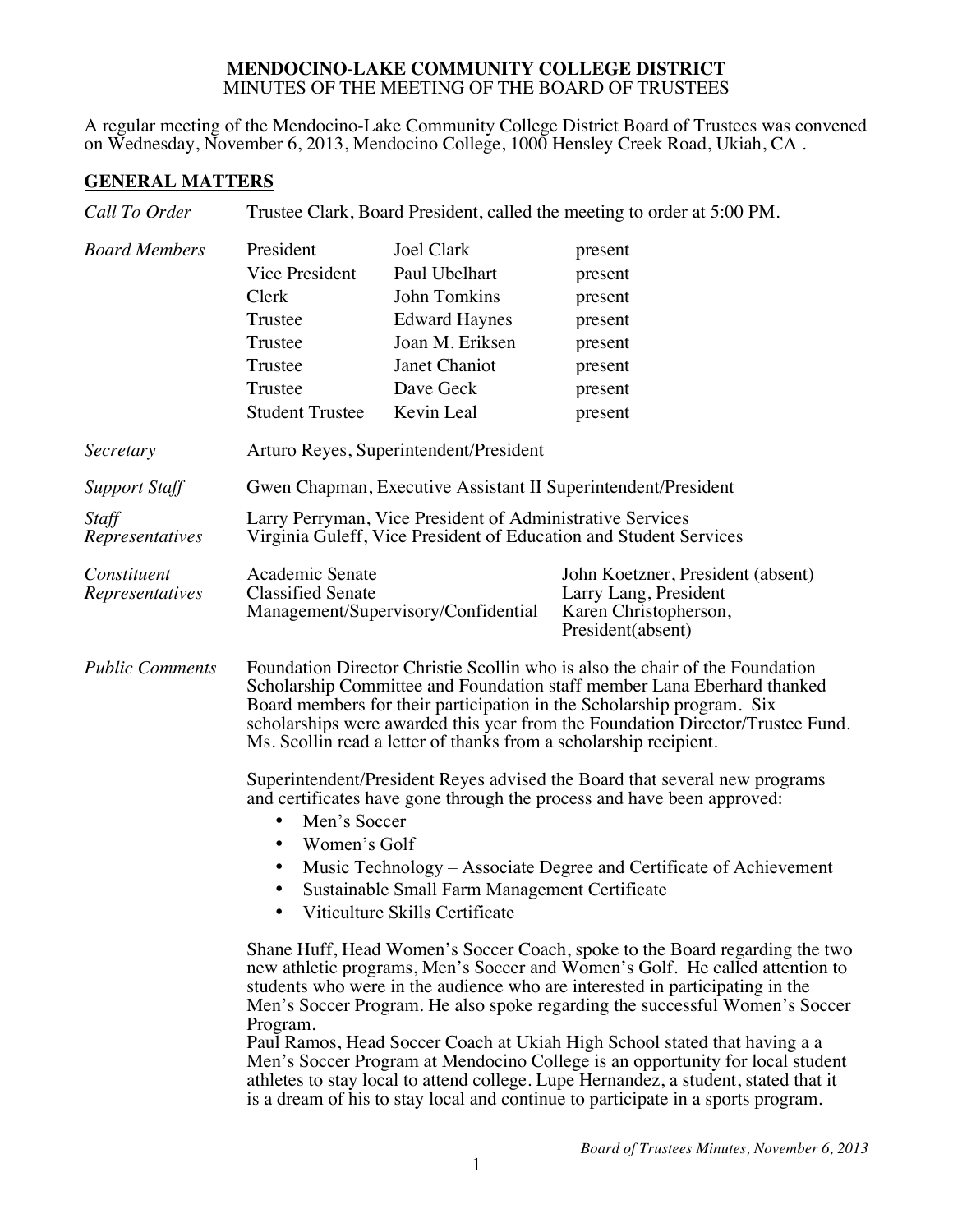Steve Cardimona, Faculty Member and Chair of the Pt. Arena Land Committee addressed the Board and advocated for using remaining bond funds for the maintenance of the Pt. Arena facility.

*Agenda Approval* M/S/C (Haynes/Chaniot) To approve the agenda as amended. Item 9, Big Picture, will be presented prior to Item 7, Trustee Reports.

*Minutes/Approval* M/S/C (Leal/Geck) To approve the minutes of the regular meeting held on October 2, 2013 as submitted.

#### **CLOSED SESSION**

The Board adjourned to Closed Session at 5:16 PM. Board President Clark announced that items 1.1 Public Employee Discipline/Dismissal/Release and 1.3 Collective Bargaining will be discussed and action may be taken.

The Board returned to Open Session at 6:00 PM and reported out the following action: On October 2, 2013 the Board took action to terminate the employment of Christine Risch.

#### **PRESIDENT'S REPORT**

A written report was submitted by Superintendent/President Reyes. The following was offered in addition:

• Superintendent/President Reyes spoke briefly regarding the item in his report on Trustee Ubelhart's participation in the Honor Flight.

#### **TIME CERTAIN ITEM 6:00 PM**

Faculty Member Jody Gehrman gave a PowerPoint presentation covering highlights of her activities while on Professional Development Leave. The focus of her leave was to do research on communication as the College has a new Communication Studies Degree Program. As part of her research, she interviewed educators as well as people in the communication field. She sat in on classes at various community and four-year colleges and attended writers conferences. Professor Gehrman will be teaching the Mass Communication and Society class which is a core class for the Communication Studies Degree.

#### **CONSENT AGENDA**

M/S/C (Tomkins/Leal) To approve the Consent Agenda as amended. Item 4.5 Allied Health was removed from the Consent Agenda and will be approved by a separate motion.

Items with an asterisk \* were approved by one motion as the Consent Agenda.

Roll Call Vote: Yes - Trustees Haynes, Ubelhart, Eriksen, Chaniot, Clark, Geck, Tomkins, and Student Trustee Leal (advisory vote).

#### **Personnel**

| $Employment -$<br><b>Short-Term</b><br><b>Employees</b> | *RESOLVED, That the Mendocino-Lake Community College District Board of<br>Trustees does hereby ratify the Short-Term Employees as submitted.                        |
|---------------------------------------------------------|---------------------------------------------------------------------------------------------------------------------------------------------------------------------|
| $Employment -$<br>Part-Time Faculty                     | *RESOLVED, That the Mendocino-Lake Community College District Board of<br>Trustees does hereby ratify the Part-Time Faculty for Fall Semester 2013 as<br>submitted. |
| <i>Volunteers</i>                                       | *RESOLVED, That the Mendocino-Lake Community College District Board of<br>Trustees does hereby approve the list of volunteers as presented at the meeting.          |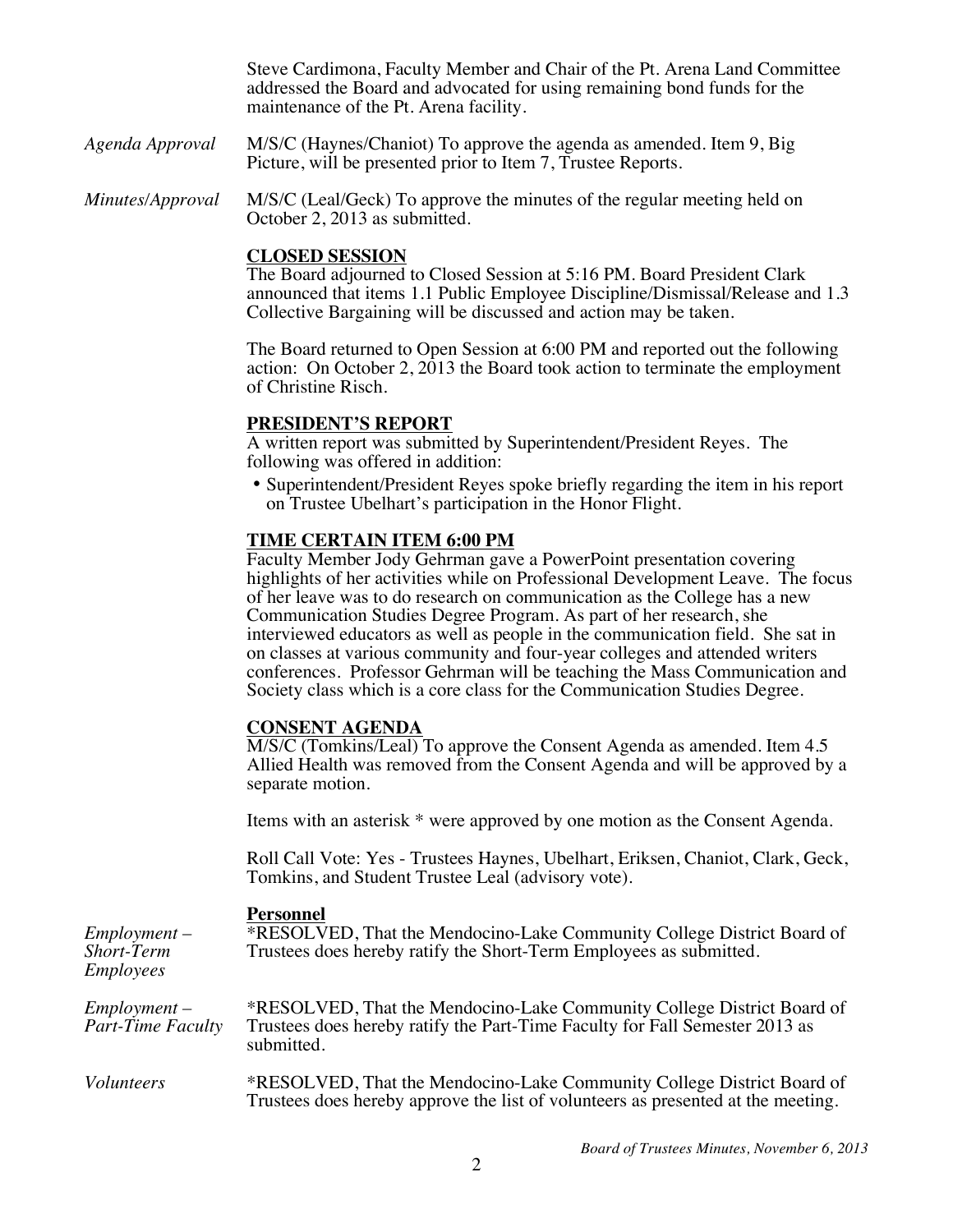| Resignation -<br>Classified                                                   | *RESOLVED, That the Mendocino-Lake Community College District Board of<br>Trustees does hereby ratify the resignation of Amy Alvarez.                                                                                                                                                                                                                                                                                                                                                                                                                     |
|-------------------------------------------------------------------------------|-----------------------------------------------------------------------------------------------------------------------------------------------------------------------------------------------------------------------------------------------------------------------------------------------------------------------------------------------------------------------------------------------------------------------------------------------------------------------------------------------------------------------------------------------------------|
| $Employment -$<br>Classified<br>Administrator                                 | *RESOLVED, That the Mendocino-Lake Community College District Board of<br>Trustees does hereby employ Minerva Flores as Director of Institutional<br>Effectiveness, Research and Grants, 12 months/year, full-time, effective<br>November 7, 2013.                                                                                                                                                                                                                                                                                                        |
| Fiscal Report as of<br>September 30,<br>2013                                  | <b>Other Items</b><br>*RESOLVED, That the Mendocino-Lake Community College District Board of<br>Trustees does hereby accept the fiscal report as submitted.                                                                                                                                                                                                                                                                                                                                                                                               |
| Quarterly Fiscal<br>Status Reports -<br>AB 2910                               | *RESOLVED, That the Mendocino-Lake Community College District Board of<br>Trustees does hereby accept the Quarterly Fiscal Status report as submitted.                                                                                                                                                                                                                                                                                                                                                                                                    |
| Sale of Surplus<br>Property                                                   | *RESOLVED, That the Mendocino-Lake Community College District Board of<br>Trustees does hereby authorize the sale of the surplus property as listed on<br>Attachment "A" and further authorizes staff to dispose of property with an<br>insufficient value to defray the costs of arranging a sale in a manner consistent<br>with the College's commitment to recycling.                                                                                                                                                                                  |
| <b>Willits Center-</b><br>Change Order<br>No.9                                | *RESOLVED, That the Mendocino-Lake Community College District Board of<br>Trustees does hereby ratify Change Order No. 9 to Midstate Construction for<br>the Willits/North County Center project in the mount of \$16, 406.                                                                                                                                                                                                                                                                                                                               |
| <b>Allied Health</b><br>Change Order<br>No.4                                  | M/S/C (Chaniot/Eriksen)RESOLVED, That the Mendocino-Lake Community<br>College District Board of Trustees does hereby find that seeking competitive<br>bids for items for the items in Change Order No. 4 for the Allied Health project<br>would not result in any savings to the District and thereby approves Change<br>Order No. 4 to Midstate Construction in the amount of \$2,284.                                                                                                                                                                   |
|                                                                               | Superintendent/President Reyes reviewed this item with the Board stating that if<br>the cost of change orders on a project goes overs the 10% limit, the District has<br>an option to not go out to bid. In addition, if the change order totals less than<br>\$15,000, the District is not required to go out to bid. In those circumstances, a<br>determination would be made as to whether it is cost effective to go out to bid.<br>In this case, it was determined going out to bid for \$2,284 could negatively<br>impact the current construction. |
|                                                                               | Superintendent/President Reyes added that this is the only project that has gone<br>over the 10% limit due to the excellent work of College staff. He also<br>commented on the money saved by having the projects managed by staff rather<br>than hiring a construction management firm.                                                                                                                                                                                                                                                                  |
| Donation of<br>Automobile                                                     | *RESOLVED, That the Mendocino-Lake Community College District Board of<br>Trustees does hereby accept the 1998 Ford Windstar donated by Barbara Willis.                                                                                                                                                                                                                                                                                                                                                                                                   |
| Facilities<br>Renovation and<br><b>Repair Grant</b><br>Resolution<br>11-13-01 | *RESOLVED, That the Mendocino-Lake Community College District Board of<br>Trustees does hereby approve Resolution 11-13-01 California Department of<br>Education Contract Number CPRM-3039 in the amount of \$19,987.                                                                                                                                                                                                                                                                                                                                     |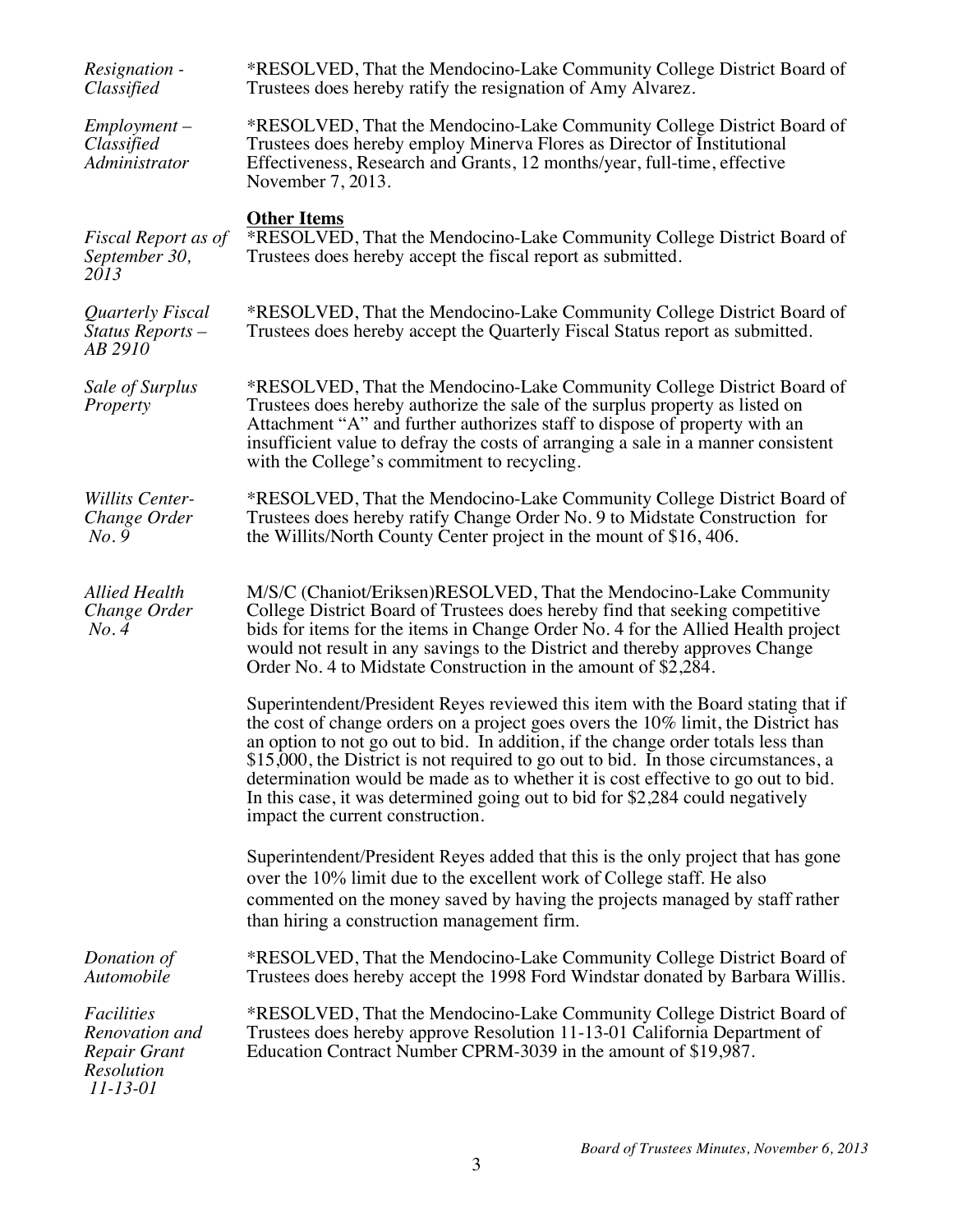# **ACTION ITEMS**

| Participation in<br>the Quilt Trail<br>Program            | Superintendent/President Reyes mentioned that the Lake County Friends of<br>Mendocino College have expressed their interest in participating in this project.<br>Trustees discussed this project as it relates to District policies on facilities.                                                                                                                                                                                                                                                                                                                                                                                                                                                         |
|-----------------------------------------------------------|------------------------------------------------------------------------------------------------------------------------------------------------------------------------------------------------------------------------------------------------------------------------------------------------------------------------------------------------------------------------------------------------------------------------------------------------------------------------------------------------------------------------------------------------------------------------------------------------------------------------------------------------------------------------------------------------------------|
|                                                           | Concern was expressed by Trustees regarding the location of the quilt, not<br>attaching anything to the buildings, the length of time it would be on campus,<br>and if the College would be able to cancel its participation in the project. It was<br>also discussed that this type of project is designed to encourage people to visit<br>various locations in Lake County and is good exposure for the College.                                                                                                                                                                                                                                                                                         |
|                                                           | Superintendent/President Reyes advised the Board that staff will be diligent in<br>addressing all of the Board's issues and in following College policies when<br>working with the Quilt Trail Project.                                                                                                                                                                                                                                                                                                                                                                                                                                                                                                    |
|                                                           | M/S/C (Chaniot/Eriksen) RESOLVED, That the Mendocino-Lake Community<br>College District Board of Trustees does hereby approve the installation of a quilt<br>square at the Lake Center to participate in the Lake County Quilt Trail Project as<br>a community activity.<br>yes – Trustees Chaniot, Eriksen, Geck, and Tomkins<br>no – Trustees Ubelhart, Haynes, and Clark                                                                                                                                                                                                                                                                                                                                |
| <b>Education</b> and<br><b>Student Services</b><br>Report | <b>INFORMATIONAL REPORTS</b><br>A written report was presented at the meeting by Virginia Guleff, Vice President<br>of Education and Student Services.                                                                                                                                                                                                                                                                                                                                                                                                                                                                                                                                                     |
| Administrative<br><b>Services Report</b>                  | A written report was submitted by Larry Perryman, Vice President of<br>Administrative Services.                                                                                                                                                                                                                                                                                                                                                                                                                                                                                                                                                                                                            |
| Measure W<br><b>Bond Report</b>                           | The Measure W Bond Quarterly Report was submitted by Larry Perryman, Vice<br>President of Administrative Services. The following was offered in addition:<br>• VP Perryman reported that with the last major project (Allied Health) ending<br>in December, 2013, the Bond Implementation Planning Committee (BIPC)<br>will be meeting to start the process of recommending reallocation of the<br>remaining Bond funds. This will be the $3rd$ major allocation of bond funds.<br>The remaining stakeholders will have an opportunity to address the BIPC.<br>The BIPC will prioritize the projects and make a recommendation to the<br>Superintendent/President which will then be brought to the Board. |
| Mendocino<br>College<br>Foundation, Inc.                  | A written report was submitted by Katie Fairbairn, Executive Director.                                                                                                                                                                                                                                                                                                                                                                                                                                                                                                                                                                                                                                     |
| Constituents<br>Report                                    | No written reports were submitted. The following oral report was given:<br>• Student Trustee Leal and other student from Mendocino College attended a<br>meeting of the General Assembly. He mentioned that one of the resolutions<br>being discussed was on student trustee rights and privileges.                                                                                                                                                                                                                                                                                                                                                                                                        |
| <b>Health Benefit</b>                                     | The Annual Health Benefit Report was submitted as information.                                                                                                                                                                                                                                                                                                                                                                                                                                                                                                                                                                                                                                             |
| Report                                                    | <b>BIG PICTURE - Accreditation</b><br>Vice President Guleff gave the Board an update on Accreditation and the<br>College's Self-Evaluation Report. Copies of the first draft of the Self-Evaluation<br>were shared with the Board.                                                                                                                                                                                                                                                                                                                                                                                                                                                                         |